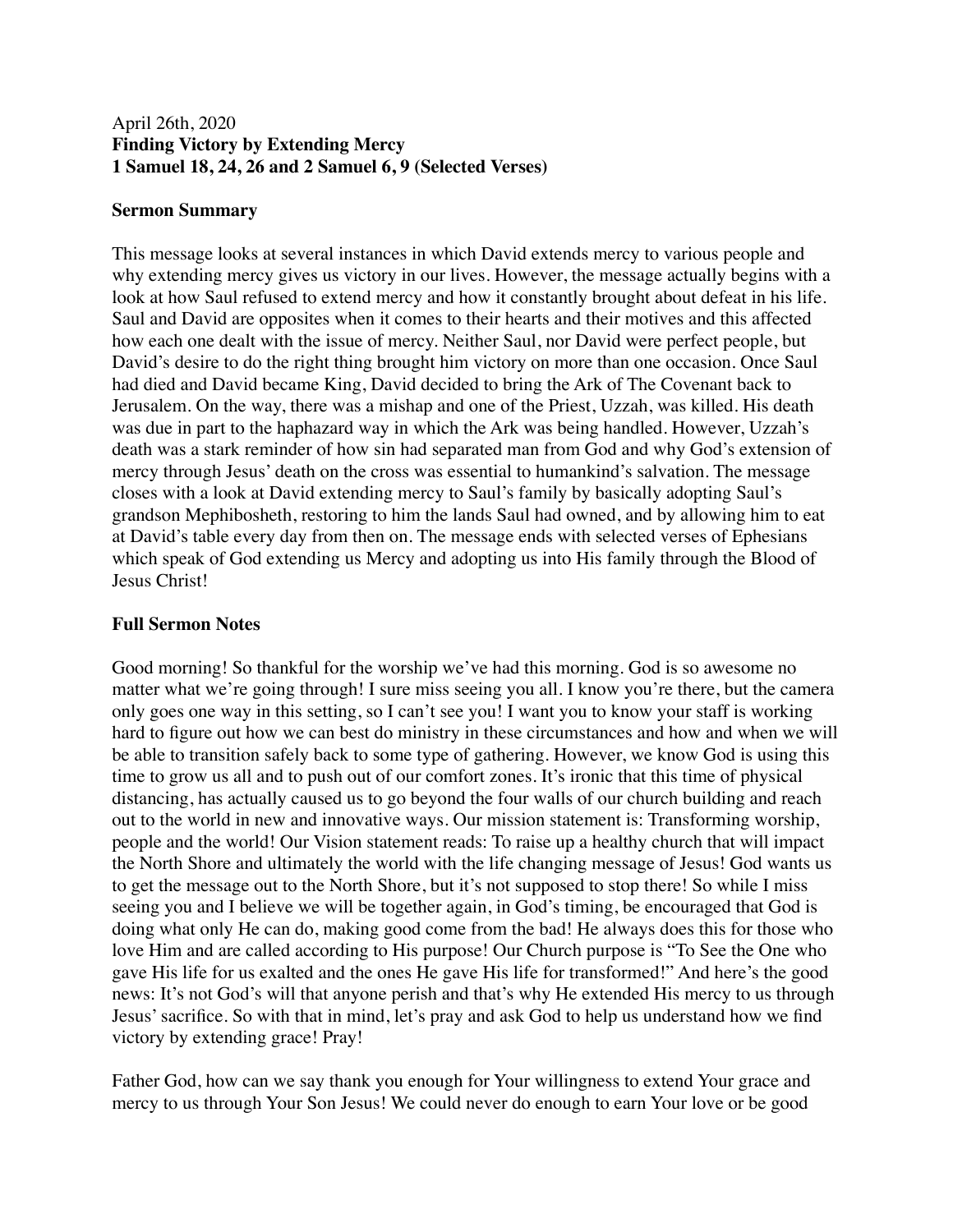enough to deserve Your love! So we want to live lives that show our gratitude. We want to extend to others the same mercy You've extended to us! We want to find victory over bitterness, hurt, hate, jealousy, desire for revenge, anger, and discouragement by learning to extend grace. Help us to have Your wisdom to do that in a Godly way without putting ourselves or keeping ourselves in situations that allow others to abuse our take advantage of our kindness. Extending mercy to those who don't deserve our mercy is not an easy thing to do. I often marvel at Your willingness to do that for me when I had cursed Your name and rejected You. But You did, and I will be forever grateful! God we continue to pray for those who are fighting for their lives and for those who are fighting to save their lives. Your presence, power, protection and peace are needed so desperately in our world today. Thank You for our medical professionals and first responders who continue to serve selflessly! Please be with them and their families! We ask that You be the Great Physician, adding Your blessing to their efforts. Hide me behind the Cross today and anoint this message with Your Holy Spirit so lives can be eternally transformed. I pray this humbly in the Precious Name of Jesus! Amen.

Today I will begin our message with a portion of Scripture that was in your Foundations 260 reading plan from last week and then highlight several passages from this week that will give us valuable lessons on extending mercy. At the end of this week you will read 2 Samuel 11, which will give you a sneak peak into next weeks message titled, "Finding Victory over Failure." Just didn't want you to be confused. Okay, with that said, let's jump into our message.

### **1. Defeat Comes to Those Who Refuse to Extend Mercy**

Last week we saw the shepherd boy David take on the Philistine Giant Goliath and come out the victor. He trusted God's Power, and His plan! He trusted God's purpose, His protection, and His aim. However, just as the extra four stones he picked up indicated he would later face other Philistine giants, David also faced dangers from his own leader, King Saul. Let's read from 1 Samuel 18...

1 Sam 18:5 Whatever Saul sent him to do, David did it so successfully that Saul gave him a high rank in the army. This pleased all the people, and Saul's officers as well.

1 Sam 18:6 When the men were returning home after David had killed the Philistine, the women came out from all the towns of Israel to meet King Saul with singing and dancing, with joyful songs and with tambourines and lutes.

1 Sam 18:7 As they danced, they sang: "Saul has slain his thousands, and David his tens of thousands."

1 Sam 18:8 Saul was very angry; this refrain galled him. "They have credited David with tens of thousands," he thought, "but me with only thousands. What more can he get but the kingdom?" 1 Sam 18:9 And from that time on Saul kept a jealous eye on David.

1 Sam 18:10 The next day an evil spirit from God came forcefully upon Saul. He was prophesying in his house, while David was playing the harp, as he usually did. Saul had a spear in his hand

1 Sam 18:11 and he hurled it, saying to himself, "I'll pin David to the wall." But David eluded him twice.

1 Sam 18:12 Saul was afraid of David, because the LORD was with David but had left Saul.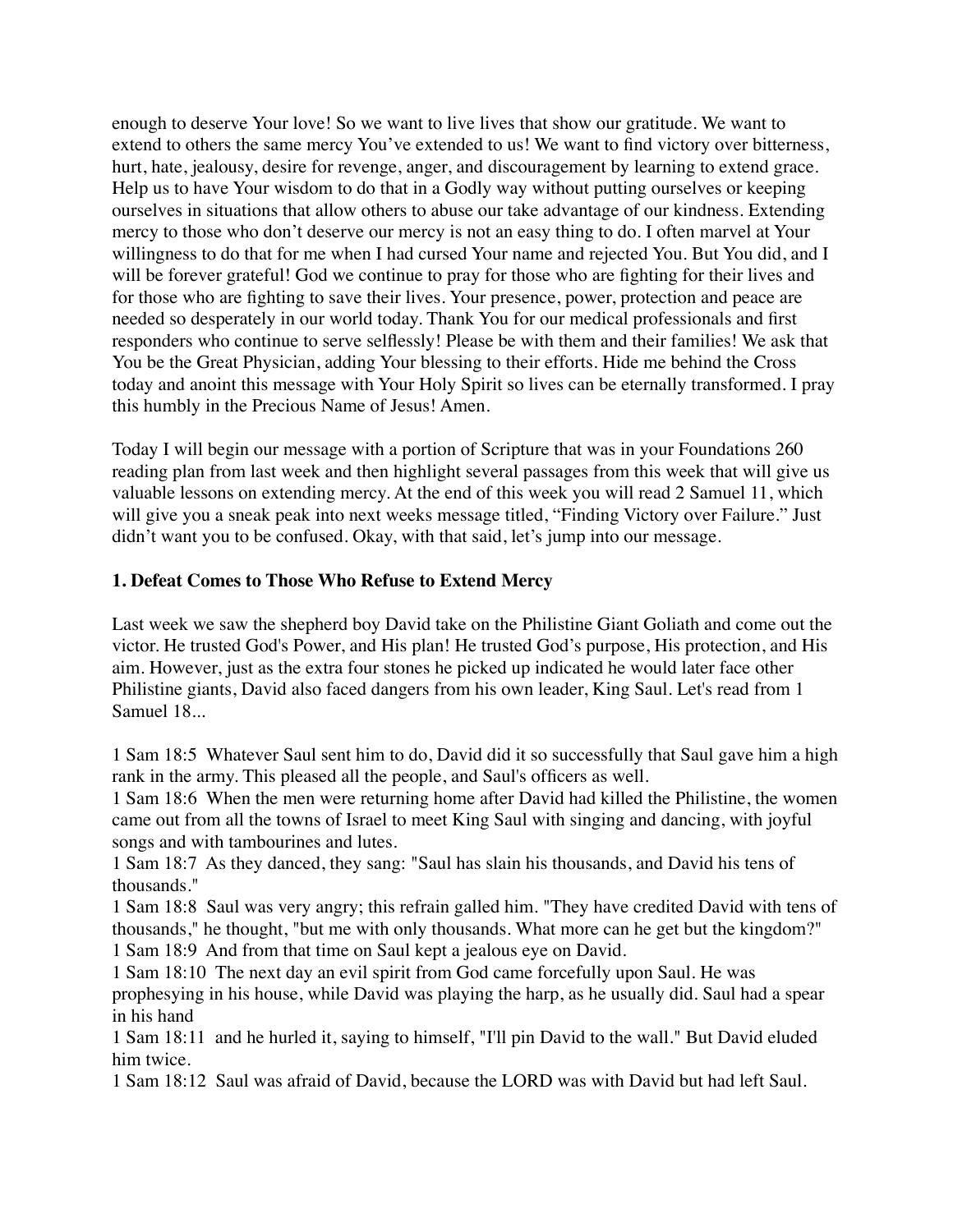You would think that Saul would have extended mercy to David for fighting the Giant Goliath and defeating the enemies of Israel, but Saul was angry with David, Jealous of David, and he feared David! You might wonder why? Let me put it this way: When everything depends on you and you alone and when things don't go as you planned anger is only natural. Saul was King, but he wanted more. He wanted to be a great King, a revered King, a respected King, and a King who would have a great legacy. However, he was simply not willing to trust God's power or follow God's plan for him so his kingship was constantly derailing. This caused Saul to be a very angry man! And an angry man can become extremely irrational.

It can seem at times as if an evil spirit has come upon that person. We talked about the evil spirit situation with Saul last week. That message and full sermon notes are available on our web-site. When a person is responsible for their own protection and success in life and things keep getting through and bringing pain, hurt, and defeat to personal plans and aspirations, they're going to get angry and be mad at the world. Saul's anger led him to try to kill David. Isn't it strange when we do things that cause problems we want to take it out on someone else! And when we are outside the umbrella of God's protection and things are not going good it's easy to become jealous of those who seem to have God's blessing. Saul was insanely Jealous of David. Listen to this verse from Proverbs...

Prov 27:4 Anger is cruel and fury overwhelming, but who can stand before jealousy?

Saul was galled at the refrain the people were singing about Saul's thousands of victories but David's ten's of thousands of victories. The sad thing is that Saul's jealousy prevented him from seeing that David was doing the things he did because David was loyal to Saul as his King. People who refuse to extend mercy to others will ultimately find extreme defeat because God can't bless those kinds of attitudes. Jealousy is a terrible mistress! It will control your life, your time, your thoughts, your very soul! Jealousy is at the heart of selfishness. It will destroy you and those around you. Let me tell you just how low down jealousy took Saul.

1 Sam 18:17 Saul said to David, "Here is my older daughter Merab. I will give her to you in marriage; only serve me bravely and fight the battles of the LORD." For Saul said to himself, "I will not raise a hand against him. Let the Philistines do that!"

Wow, that's low. Letting your daughter get married in hopes that her husband will be killed in battle. That gives you an idea of the difference between a person who has mercy and one who has none! David however, said this...

1 Sam 18:18 But David said to Saul, "Who am I, and what is my family or my father's clan in Israel, that I should become the king's son-in-law?"

David was humble about things and didn't feel he was worthy to be a part of the King's family. Even after Saul had tried to kill David, David still honors Saul and his position as King! Shows you a little bit of David's heart. Merab ended up marrying someone else and then Saul did the same thing with his younger daughter Michal. Unbelievable! David did marry Michal, but this did not bring about the demise of David as King Saul had hoped. You see, Saul was fearful of David. He was suspicious and distrustful of him to the point of paranoia! This happens when a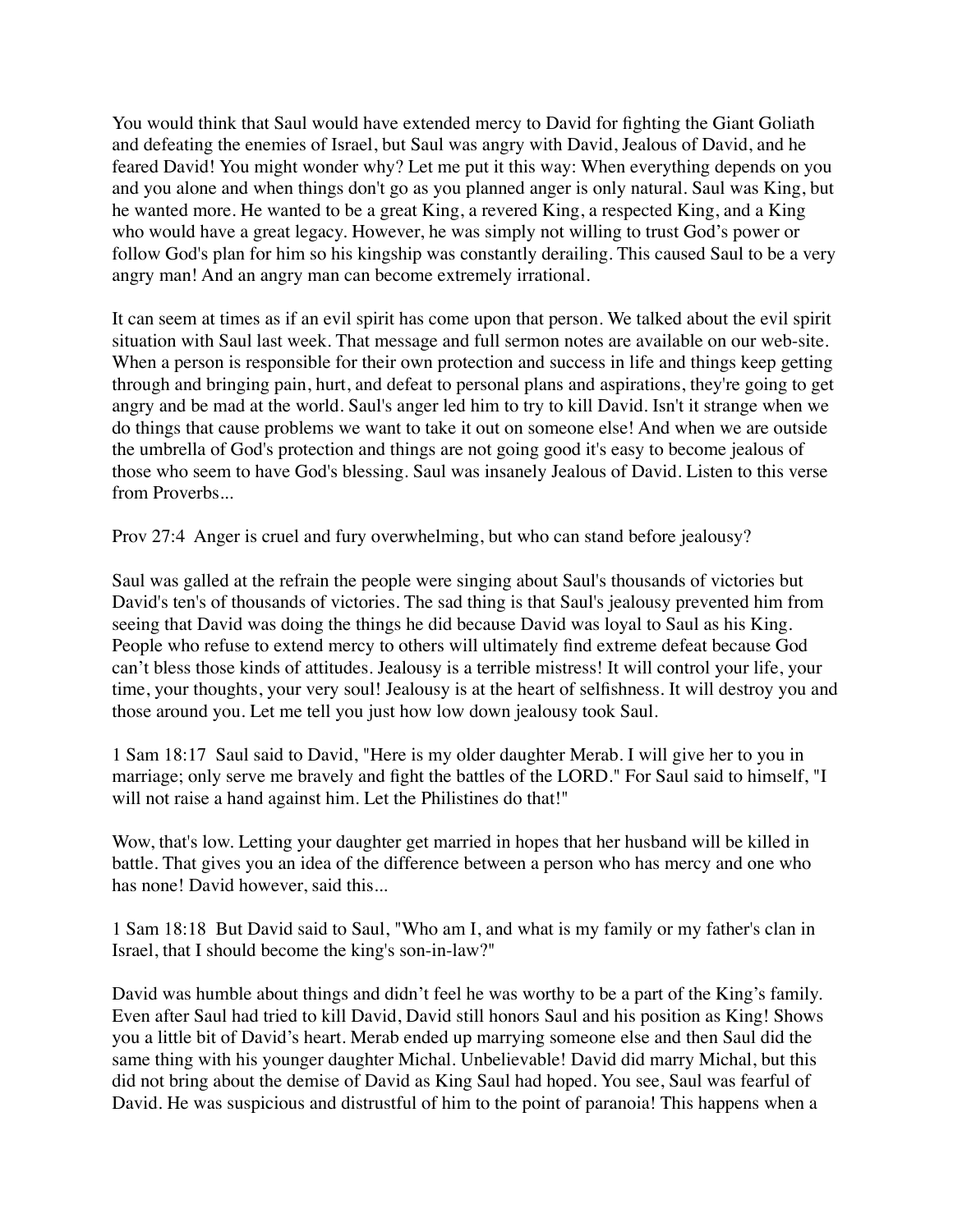person refuses to trust God's, power, plan, protection, provision, and peace. The only thing left for a person like this is to live a life of fear. Here's the problem: pride. "I've got this! I don't need anyone's help! I can do this on my own! I don't need anybody telling me what to do! I'm in control! I don't need anybody's mercy and I'm not giving anybody mercy!" But what Saul and others like him don't realize is that this attitude is a breeding ground for fear. The reason is this: If it's my plan, I'm responsible. If I have to provide my own protection I have to be ahead of everything, I've got to know what's coming, I've got to be stronger, smarter, better! And, let me just throw this in the mix: if you're depending on your own righteousness then you've got to be perfect! Of course a person like this knows deep down they aren't perfect, and when this person lays their head on their pillow they begin to wonder if they missed something, forgot something, didn't see something, didn't do something! Fear and worry ensue! But pride keeps them from seeking help or extending mercy! Saul, the King of Israel had rejected the protection and mercy of God and as a result, he was filled with fear of giants and shepherd boys. There's a Scripture in the New Testament which sums up the tragedy of those who refuse to extend mercy.

Mat 6:14 For if you forgive men when they sin against you, your heavenly Father will also forgive you.

Mat 6:15 But if you do not forgive men their sins, your Father will not forgive your sins.

This sounds very harsh of God but, it's really not on God. You see those who are unwilling to give forgiveness are so harsh in spirit they are not willing to receive forgiveness. Their anger and pride build a wall between them and God! God wants to forgive them and wants to teach them to forgive. But they refuse. It all goes back to the covenant formula: "If you will be my people I will be your God!" Make no mistake about it, you have a choice in the matter. Our Sovereign God gave you that choice! Saul had choices, David had choices.

Saul chooses several more times to try to kill David, but God gives David wisdom to allude Saul! What happens next is really amazing because it showcases that a person can extend mercy even to the most vile of persons, remembering that forgiveness is not excusing a person's sin, but looking beyond a person's sin and seeing their need for God!

# **2. Find Victory by Extending Mercy**

1 Sam 24:1 After Saul returned from pursuing the Philistines, he was told, "David is in the Desert of En Gedi."

1 Sam 24:2 So Saul took three thousand chosen men from all Israel and set out to look for David and his men near the Crags of the Wild Goats.

1 Sam 24:3 He came to the sheep pens along the way; a cave was there, and Saul went in to relieve himself. David and his men were far back in the cave.

1 Sam 24:4 The men said, "This is the day the LORD spoke of when he said to you, 'I will give your enemy into your hands for you to deal with as you wish.'" Then David crept up unnoticed and cut off a corner of Saul's robe.

Saul's eyes have not adjusted to the darkness of the cave and he cannot see the men standing around the walls in the back of the cave. He doesn't see David. Can you hear the whispers? And can you imagine how thrilled David's men were. They had been running with their leader David,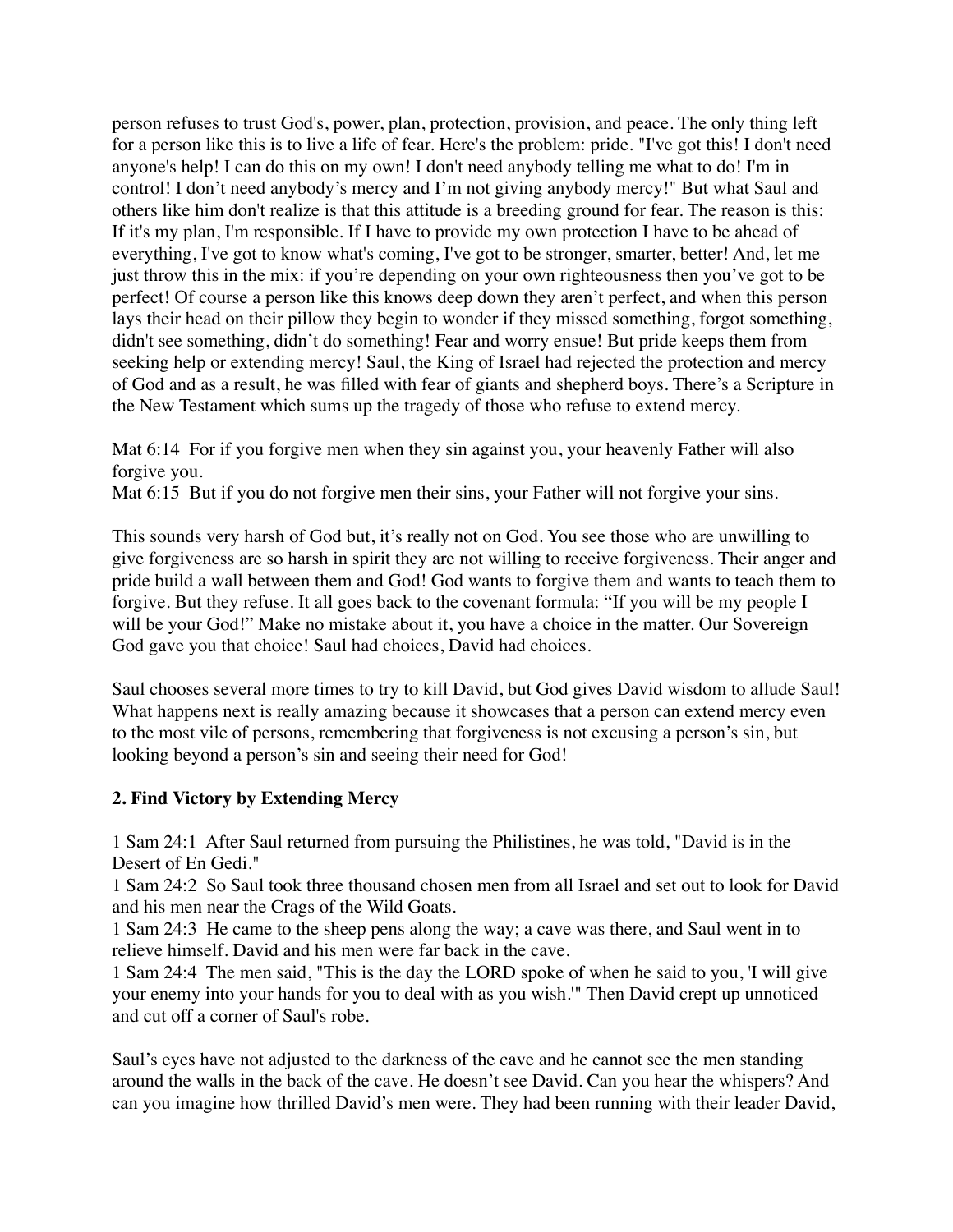from this madman Saul and now here's the chance for them to end this madness. They may get to go back home and see their families. But then to their surprise and dismay, David takes out his dagger and silently and gently cuts off a corner of Saul's robe. What just happened? They were bewildered at the actions of their leader. And what about David. Let's see...

1 Sam 24:5 Afterward, David was conscience-stricken for having cut off a corner of his robe. 1 Sam 24:6 He said to his men, "The LORD forbid that I should do such a thing to my master, the Lord's anointed, or lift my hand against him; for he is the anointed of the LORD."

1 Sam 24:7 With these words David rebuked his men and did not allow them to attack Saul. And Saul left the cave and went his way.

1 Sam 24:8 Then David went out of the cave and called out to Saul, "My lord the king!" When Saul looked behind him, David bowed down and prostrated himself with his face to the ground. 1 Sam 24:9 He said to Saul, "Why do you listen when men say, 'David is bent on harming you'? 1 Sam 24:10 This day you have seen with your own eyes how the LORD delivered you into my hands in the cave. Some urged me to kill you, but I spared you; I said, 'I will not lift my hand against my master, because he is the Lord's anointed.'

1 Sam 24:11 See, my father, look at this piece of your robe in my hand! I cut off the corner of your robe but did not kill you. Now understand and recognize that I am not guilty of wrongdoing or rebellion. I have not wronged you, but you are hunting me down to take my life.

1 Sam 24:12 May the LORD judge between you and me. And may the LORD avenge the wrongs you have done to me, but my hand will not touch you.

1 Sam 24:13 As the old saying goes, 'From evildoers come evil deeds,' so my hand will not touch you.

Now if you had someone trying to kill you on multiple occasions and you had a chance to take them out, what would you do? Many today would say, "take care of business!" But David extends mercy! Had David done what many of his men wanted him to do, there would have been a blood bath. Saul's men would have sought to avenge Saul's death and many of David's men in that cave would have perished that day. However, we see that David finds victory in extending mercy. Listen to what Saul says...

1 Sam 24:16 When David finished saying this, Saul asked, "Is that your voice, David my son?" And he wept aloud.

1 Sam 24:17 "You are more righteous than I," he said. "You have treated me well, but I have treated you badly.

1 Sam 24:18 You have just now told me of the good you did to me; the LORD delivered me into your hands, but you did not kill me.

1 Sam 24:19 When a man finds his enemy, does he let him get away unharmed? May the LORD reward you well for the way you treated me today.

1 Sam 24:20 I know that you will surely be king and that the kingdom of Israel will be established in your hands.

1 Sam 24:21 Now swear to me by the LORD that you will not cut off my descendants or wipe out my name from my father's family."

1 Sam 24:22 So David gave his oath to Saul. Then Saul returned home, but David and his men went up to the stronghold.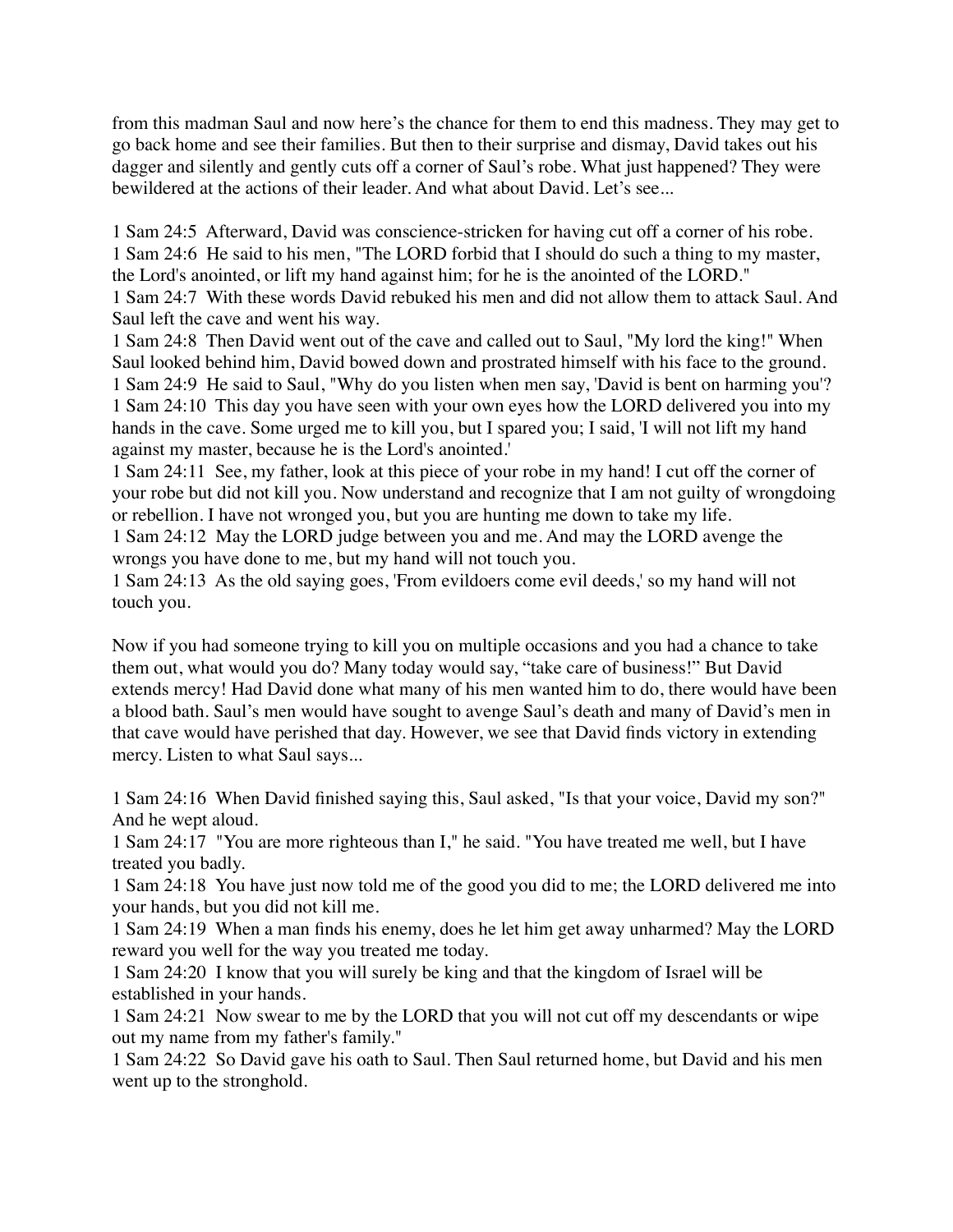So many lessons here. David wins the victory that day by extending mercy. Saul admits he had been wrong and David righteous! However, Saul's words, while true, were not proof of repentance. True repentance must be followed by action. That's why David and his men returned to their stronghold rather than heading back with Saul. Why? Extending mercy does not mean you place yourself in a position where you continue to endure abuse. If Saul had really changed, his actions would begin to reflect his words. However, we find that Saul would again pursue David to kill him. This time David and Abishai, one of his men, snuck into Saul's camp and walked right up to where he was sleeping and this happens...

1 Sam 26:8 Abishai said to David, "Today God has delivered your enemy into your hands. Now let me pin him to the ground with one thrust of my spear; I won't strike him twice." 1 Sam 26:9 But David said to Abishai, "Don't destroy him! Who can lay a hand on the Lord's anointed and be guiltless?

1 Sam 26:10 As surely as the LORD lives," he said, "the LORD himself will strike him; either his time will come and he will die, or he will go into battle and perish.

1 Sam 26:11 But the LORD forbid that I should lay a hand on the Lord's anointed. Now get the spear and water jug that are near his head, and let's go."

1 Sam 26:12 So David took the spear and water jug near Saul's head, and they left. No one saw or knew about it, nor did anyone wake up. They were all sleeping, because the LORD had put them into a deep sleep.

What wisdom David had! What a heart David had. He has another chance to take matters into his own hands and destroy his mortal enemy. However, David still considered Saul God's anointed because of the position he held. David extends mercy and realizes Saul's fate needed to be left in God's hands. Remember this: If you take matters in your own hands when it comes to me dishing out judgement, you become responsible for any missteps in justice, and you have to live with the consequences! You may feel good for a moment, but then you have to deal with the fact that you have acted no differently than the one you despised. Max Lucado puts it this way...

"Vengeance fixes your attention at life's ugliest moments!"

David had the wisdom to trust God to handle his situation. He refused to focus on how Saul had misjudged him and mistreated him. It's as if he had read a passage of Scripture that had not yet been written, found in the New Testament book of Romans...

Rom 12:19 Do not take revenge, my friends, but leave room for God's wrath, for it is written: "It is mine to avenge; I will repay," says the Lord.

Rom 12:20 On the contrary: "If your enemy is hungry, feed him; if he is thirsty, give him something to drink. In doing this, you will heap burning coals on his head." Rom 12:21 Do not be overcome by evil, but overcome evil with good.

David once again finds victory by extending mercy! Saul once again speaks some really flowering words of repentance but his actions do not back his words. David and Saul go their separate ways. So sad! Just think of what Saul and David could have accomplished as a team, if Saul had not been so jealous every time God used and blessed David in a mighty way! There are many leaders who make the same mistake. Instead of celebrating the accomplishments of people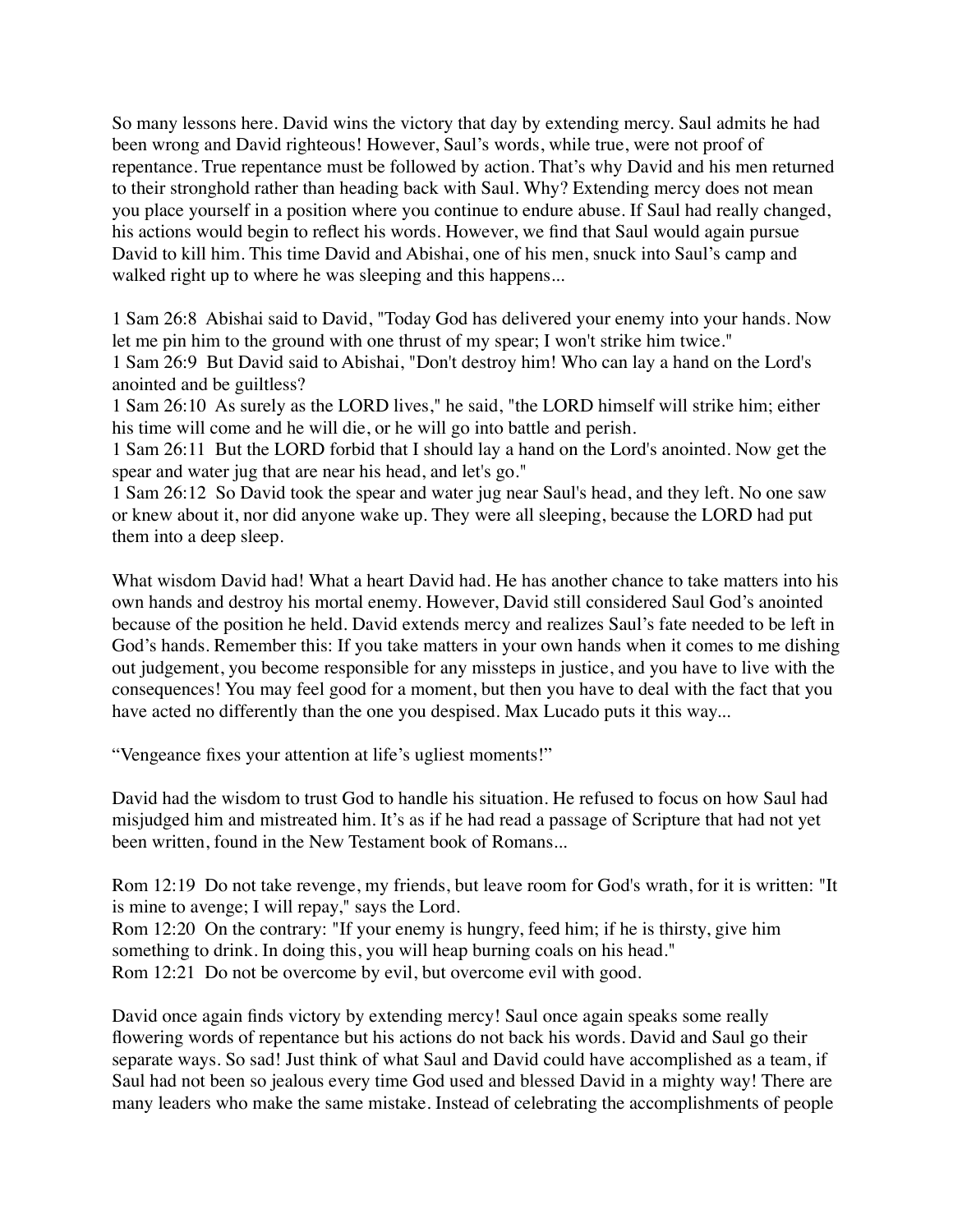on their team, they are jealous of the praise they are receiving and put the brakes on their advancement and stifle the overall mission! Saul, instead of turning to God and working with David to unite the people of God, continues to make poor decisions. He goes even deeper into wickedness by consulting with the Witch of Endor and ends up being confronted with his sin of disobedience. Saul ends up tragically taking his own life while David goes on to become the king.

Now I need to interject something here. I have seen times in my ministry where someone has been a Saul and caused great harm to others, but unlike Saul in the Old Testament, they became like the Saul of the New Testament, who became Paul the Apostle! The Saul of the New Testament had also done some terrible and brutal things, but truly repented and cried out for forgiveness and God granted it. However, some folks didn't believe he had truly changed and were unwilling to trust him. Maybe you're listening to this and you have been a Saul, the offender, the one who grievously hurt others, but you've truly changed and yet others won't accept that, or believe that. Now you have a decision. Will you forgive their unforgiveness? Will you love even when there is no love returned? Will you give the mercy you so desperately yearn for? The only way to achieve victory in your own life is extend mercy to those unwilling to extend mercy!

David goes on to become King. And as he is on his way to Jerusalem, celebrating his victory, something happens that causes David to become very upset with God.

# **3. A Graphic Example of Our Need for Mercy**

In 2 Samuel 6 we are reintroduced to the Ark of the Covenant which held Aaron's staff, a jar of Manna, and the tablets of stone with the Ten Commandments. On the lid of the Ark, which was known as the Mercy Seat of God, were two carved creatures called cherubim with outstretched wings. God's power, His provision, His principles, and His presence were all represented in this Ark. The Ark, which had been the center piece of the Holy of Holies behind the thick curtain in the tabernacle, had been neglected and set aside for some 30 years in storage at a Priest's home. It's amazing that something so central to the Jewish faith would have been neglected. This probably reflects somewhat on its previous leader Saul and his priorities. David was determined to change that. But here's what happens. Instead of following God's directions for handling the Ark, they ignored His instructions. God had given the instructions for a reason. He knew if the sinfulness of a man were to come into contact with the holiness of God, the man would perish! That's why there were rings on the Ark for poles to be run through so the priest could carry it without touching it. God's warnings were very clear. It's like the labels on the side of a piece of machinery that show the hazards if you place your hands or feet in certain places. Bad things will happen if you ignore those warning labels. But they ignored the instructions and placed the Ark on a cart pulled by Oxen instead of being carried by the priests with poles. The result was the oxen stumbled and one of the Priest, Uzzah, who was actually one of the sons of the priest in whose home the Ark had been stored, reaches out to stabilize the Ark and bam, he dies. David's celebration is struck with tragedy. The parade is over. David leaves the Ark with A Philistine from Gath who was loyal to David, and doesn't come back for it for 3 months. He's not sure how to handle the Ark or this tragedy.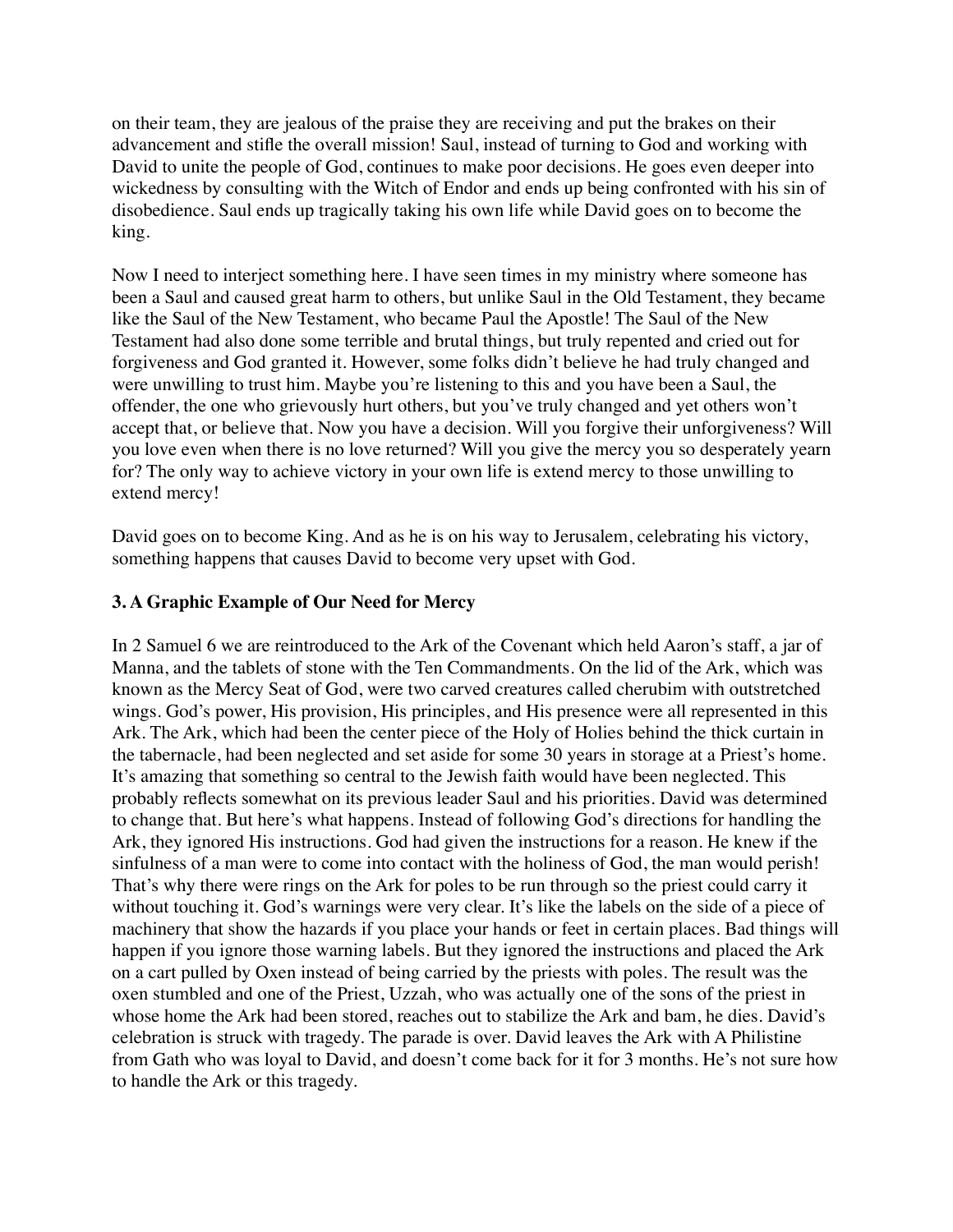The ark and Uzzah's mishap showcase the desperate need of humankind to be made right with God and the extreme separation that sin has caused between God and man. God's holiness and man's sin cannot be intermingled without catastrophic consequences. This fact broke God's heart and He was determined to do something about it. This story highlights the very reason for the Cross, the very reason for the sacrifice of God's One and Only Son Jesus! God did not want people to die because of their sin, but to be forgiven for their sin.

The Scriptures record that the people understood God to have been angry at Uzzah! God had the writers of Scripture record events as they happened and to record the exact feelings, reactions and beliefs of the people as they understood them at the time. That's why God's Word has such integrity! Down through the years there have been many opportunities for Scribes and others to change what was written to make things more favorable towards God and to make it fit what we have come to understand since the New Testament, but for that to happen, the integrity and reliability of Scripture would come under question. So we read the Old Testament just as it was written through the eyes of those who lived it, inspired by God! There's a difference between explaining things away and explaining things. So let me explain. God, in His wisdom, sent Jesus at just the right time in history. And we now have the lens of the Cross and the lens of Jesus' teachings, along with the writings of Matthew, Mark, Luke, John, Peter, Paul, James and Jude in the New Testament with which to view the Old Testament. There's a reason it is called the New Covenant! Jesus didn't come to do away with the old covenant, but to fulfill it! Jesus told His disciples because they had seen Him they had seen the Father, because He and the Father are one! God had sent the prophets and the poets of the Old Testament to write and to teach about God, but people didn't fully understand. So God sent His One and Only Son to show them! And we see God extending His mercy, His grace and His love on the Old Rugged Cross! Why? Because God had been on a mission from the time of Adam and Eve to restore the relationship man's wickedness had broken. God was saddened by man's sin and heart broken that humankind was separated from Him and could not even be in His presence without tragic ramifications. He was determined to do something about that and He did. I'll close with one last example of David extending mercy and how it relates to God's extending mercy to you and me.

# **4. Find Unending Victory by Extending Unending Mercy**

Even after Saul, David's enemy, was gone, and Saul's son Jonathan, David's friend had died, David still desired to extend mercy to their family! Most people would have just moved on, but not David. David was after all a man after God's own heart! So this happens...

2 Sam 9:2 Now there was a servant of Saul's household named Ziba. They called him to appear before David, and the king said to him, "Are you Ziba?" "Your servant," he replied. 2 Sam 9:3 The king asked, "Is there no one still left of the house of Saul to whom I can show

God's kindness?" Ziba answered the king, "There is still a son of Jonathan; he is crippled in both feet."

2 Sam 9:6 When Mephibosheth son of Jonathan, the son of Saul, came to David, he bowed down to pay him honor. David said, "Mephibosheth!" "Your servant," he replied.

2 Sam 9:7 "Don't be afraid," David said to him, "for I will surely show you kindness for the sake of your father Jonathan. I will restore to you all the land that belonged to your grandfather Saul, and you will always eat at my table."